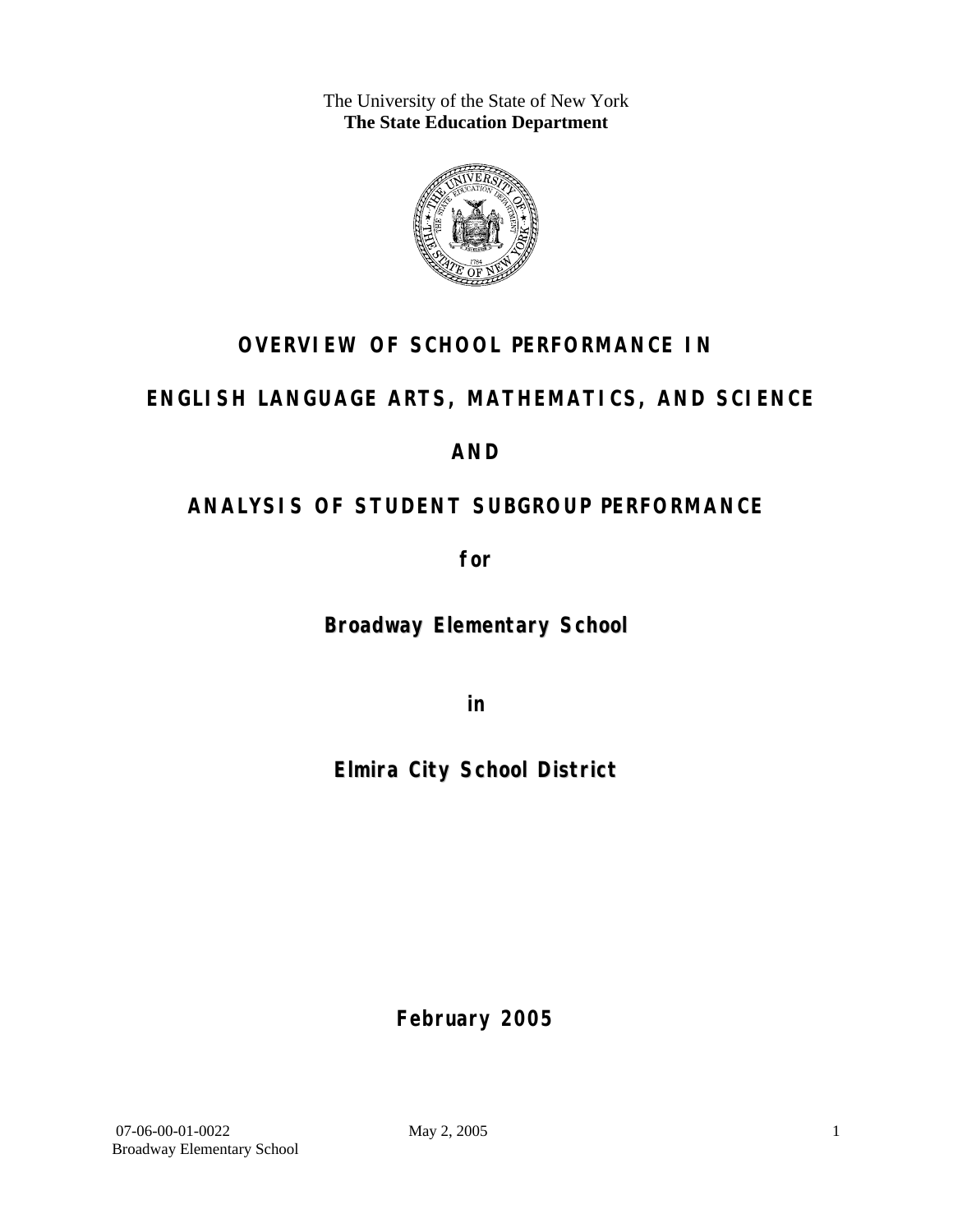#### **THE UNIVERSITY OF THE STATE OF NEW YORK**

#### **Regents of The University**

| Tonawanda             |
|-----------------------|
|                       |
| Staten Island         |
| New Rochelle          |
| Peru                  |
| <b>North Syracuse</b> |
| New York              |
| <b>Belle Harbor</b>   |
| <b>Buffalo</b>        |
| Hartsdale             |
| Albany                |
| <b>Bronx</b>          |
| <b>Binghamton</b>     |
| Rochester             |
| New York              |

### **President of The University and Commissioner of Education**

RICHARD P. MILLS

**Deputy Commissioner for Elementary, Middle, Secondary and Continuing Education**  JAMES A. KADAMUS

#### **Assistant Commissioner for Standards, Assessment and Reporting**  DAVID M. ABRAMS

**Coordinator, Information and Reporting Services** 

MARTHA P. MUSSER

The State Education Department does not discriminate on the basis of age, color, religion, creed, disability, marital status, veteran status, national origin, race, gender, genetic predisposition or carrier status, or sexual orientation in its educational programs, services and activities. Portions of this publication can be made available in a variety of formats, including braille, large print or audio tape, upon request. Inquiries concerning this policy of nondiscrimination should be directed to the Department's Office for Diversity, Ethics, and Access, Room 530, Education Building, Albany, NY 12234. **Requests for additional copies of this publication may be made by contacting the Publications Sales Desk, Room 309, Education Building, Albany, NY 12234.** 

Please address all correspondence about this report that is not related to data corrections to:

*School Report Card Coordinator Information and Reporting Services Team New York State Education Department Room 863 EBA 89 Washington Avenue Albany, NY 12234*  E-mail: *RPTCARD@mail.nysed.gov*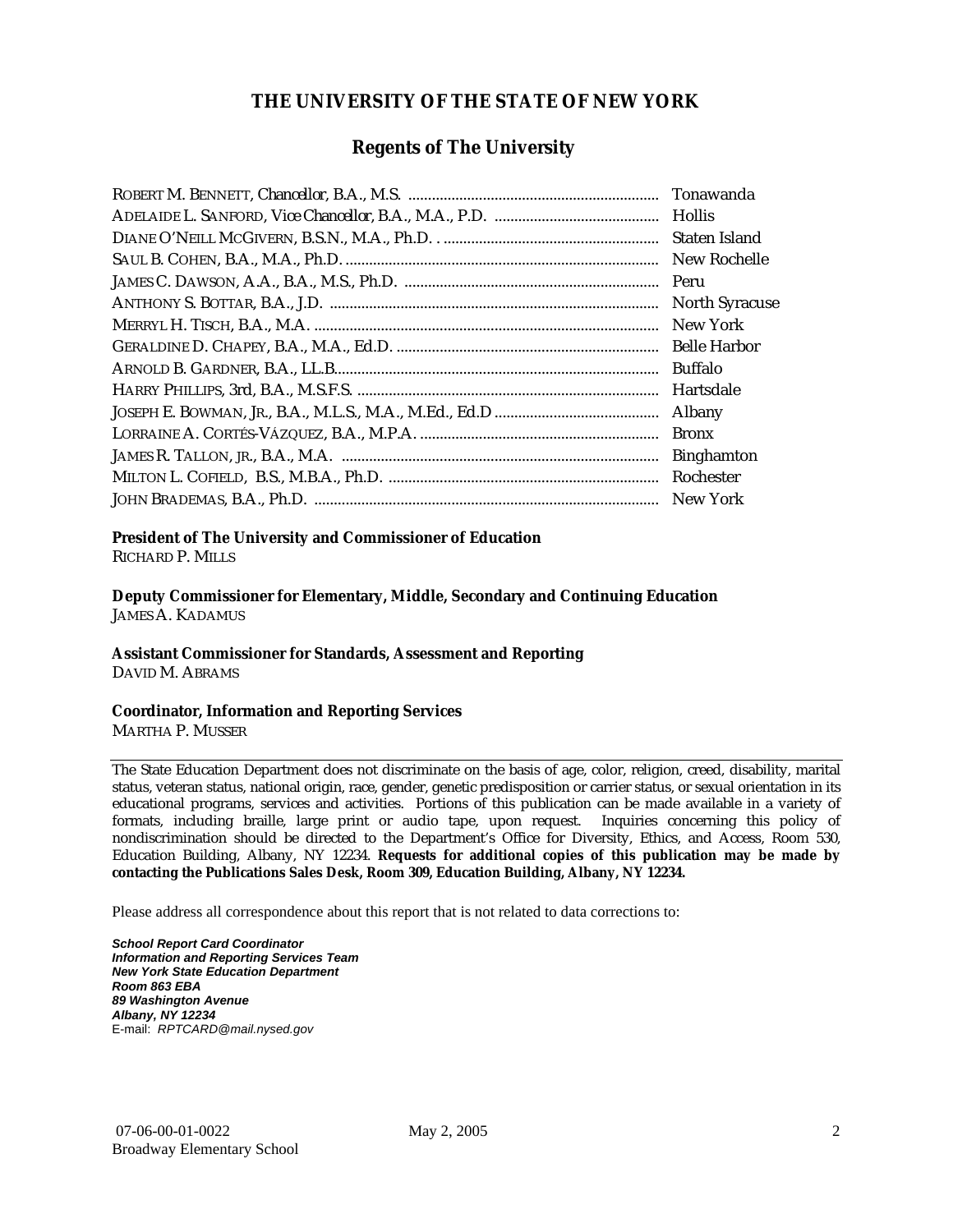The *New York State School Report Card* is an important part of the Board of Regents effort to raise learning standards for all students. It provides information to the public on student performance and other measures of school and district performance. Knowledge gained from the school report card on a school's strengths and weaknesses can be used to improve instruction and services to students.

The *New York State School Report Card* consists of three parts: the *Overview of School Performance in English Language Arts, Mathematics, and Science and Analysis of Student Subgroup Performance,* the *Comprehensive Information Report,* and the *Accountability Status Report*. The *Overview and Analysis* presents performance data on measures required by the federal No Child Left Behind Act: English, mathematics, science, and graduation rate. Performance data on other State assessments can be found in the *Comprehensive Information Report*. The *Accountability Status Report* provides information as to whether a school is making adequate progress toward enabling all students to achieve proficiency in English and mathematics.

State assessments are designed to help ensure that all students reach high learning standards. They show whether students are getting the foundation knowledge they need to succeed at the elementary, middle, and commencement levels and beyond. The State requires that students who are not making appropriate progress toward the standards receive academic intervention services.

In the *Overview*, performance on the elementary- and middle-level assessments in English language arts, mathematics, and science is reported in terms of mean scores and the percentage of students scoring at each of the four levels. These levels indicate performance on the standards from seriously deficient to advanced proficiency. Regents examination scores are reported in four score ranges. Scores of 65 to 100 are passing; scores of 55 to 64 earn credit toward a local diploma (with the approval of the local board of education). Though each elementary- and middle-level assessment is administered to students in a specific grade, secondary-level assessments are taken by students when they complete the coursework for the core curriculum. Therefore, the performance of students at the secondary level is measured for a student cohort rather than a group of students at a particular grade level. Students are grouped in cohorts according to the year in which they first entered grade 9.

The assessment data in the *Overview and Analysis* are for all tested students in the school, including general-education students and students with disabilities. In the *Overview*, each school's performance is compared with that of schools similar in grade level, district resources, and student needs as indicated by income and limited English proficiency (LEP) status. Each district's performance is compared with that of all public schools statewide. In the *Analysis*, performance is disaggregated by race/ethnicity, disability status, gender, LEP status, income level, and migrant status.

Explanations of terms referred to or symbols used in this part of the school report card may be found in the glossary on the last page. Further information on the school report card may be found in the guide, *Understanding Your School Report Card: February 2005*, available on the Information and Reporting Services Web site at www.emsc.nysed.gov/irts.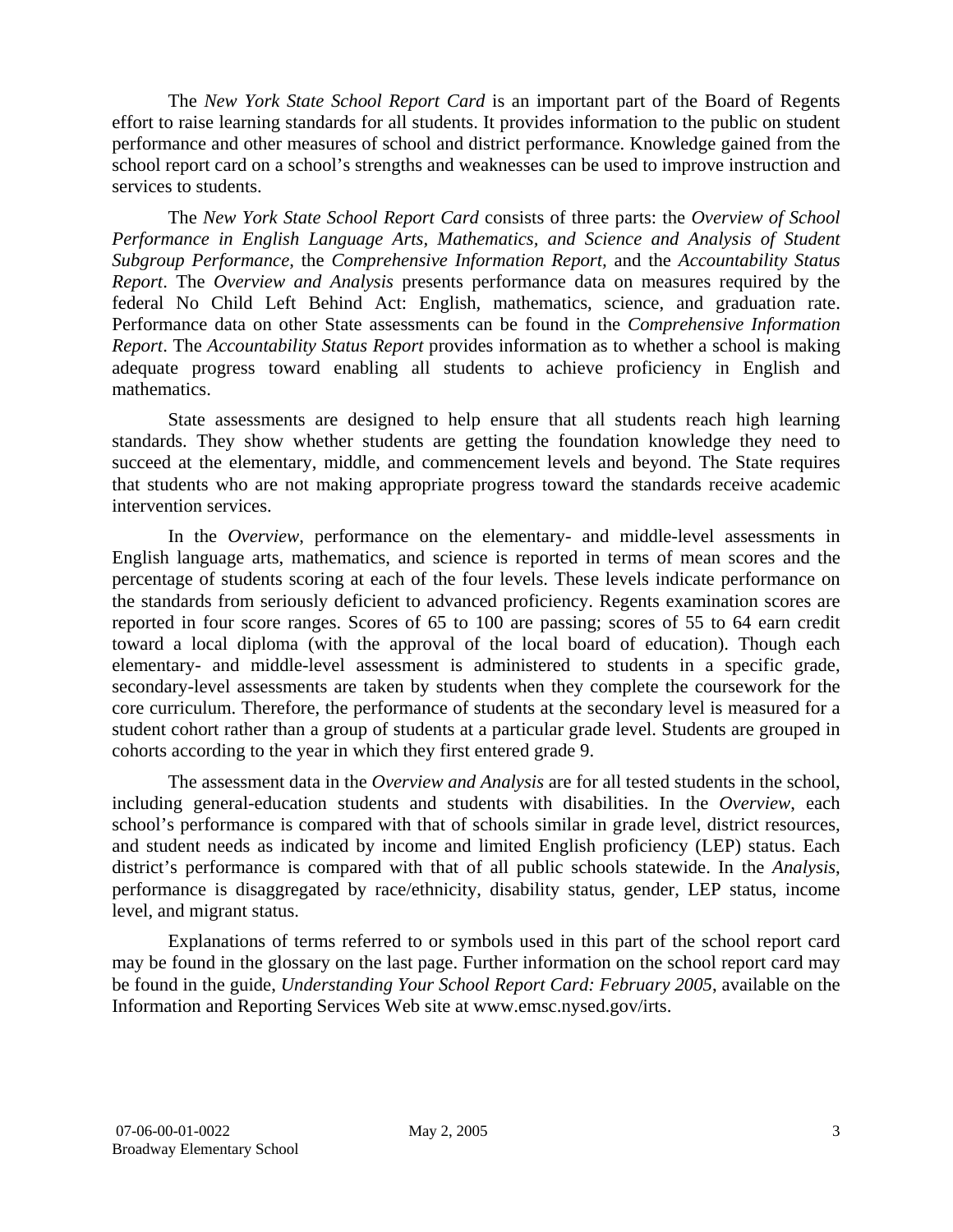# **Overview of School Performance in English Language Arts, Mathematics, and Science**

### **School Profile**

| Principal:<br>Pam Davis-Webb |             | Phone:<br>(607)735-3600   |
|------------------------------|-------------|---------------------------|
| ∣ Organization               | Grade Range | <b>Student Enrollment</b> |
| 2003-04                      | <b>PK-5</b> | 377                       |

| 2002–03 School District-wide Total Expenditure per Pupil | \$11,815 |
|----------------------------------------------------------|----------|
|----------------------------------------------------------|----------|

| <b>Similar</b> | This school is in Similar Schools Group 8. All schools in this group are elementary level schools in urban or         |
|----------------|-----------------------------------------------------------------------------------------------------------------------|
| <b>Schools</b> | suburban school districts with high student needs in relation to district resources. The schools in this group are in |
| Group          | the middle range of student needs for elementary level schools in these districts.                                    |
|                |                                                                                                                       |

### **2003–04 Core Classes Taught by Highly Qualified Teachers\***

| <b>Total Number of</b><br><b>Core Classes</b> | <b>Percent Taught</b><br>by Highly<br>Qualified<br><b>Teachers</b> |
|-----------------------------------------------|--------------------------------------------------------------------|
| 27                                            | 100%                                                               |

\*To meet the federal definition of "highly qualified," public school teachers of core academic subjects must have at least a bachelor's degree and be State certified for and demonstrate subject matter competency in the core academic subject(s) they teach.

#### **2003–04 Teachers with No Valid Teaching Certificate\***

| <b>Total Number of</b><br><b>Teachers</b> | <b>Percent with No</b><br><b>Valid Teaching</b><br><b>Certificate</b> |
|-------------------------------------------|-----------------------------------------------------------------------|
| 30                                        | 0%                                                                    |
| $\mathbf{A}$<br>$\cdots$                  |                                                                       |

\*Includes teachers with a modified temporary license.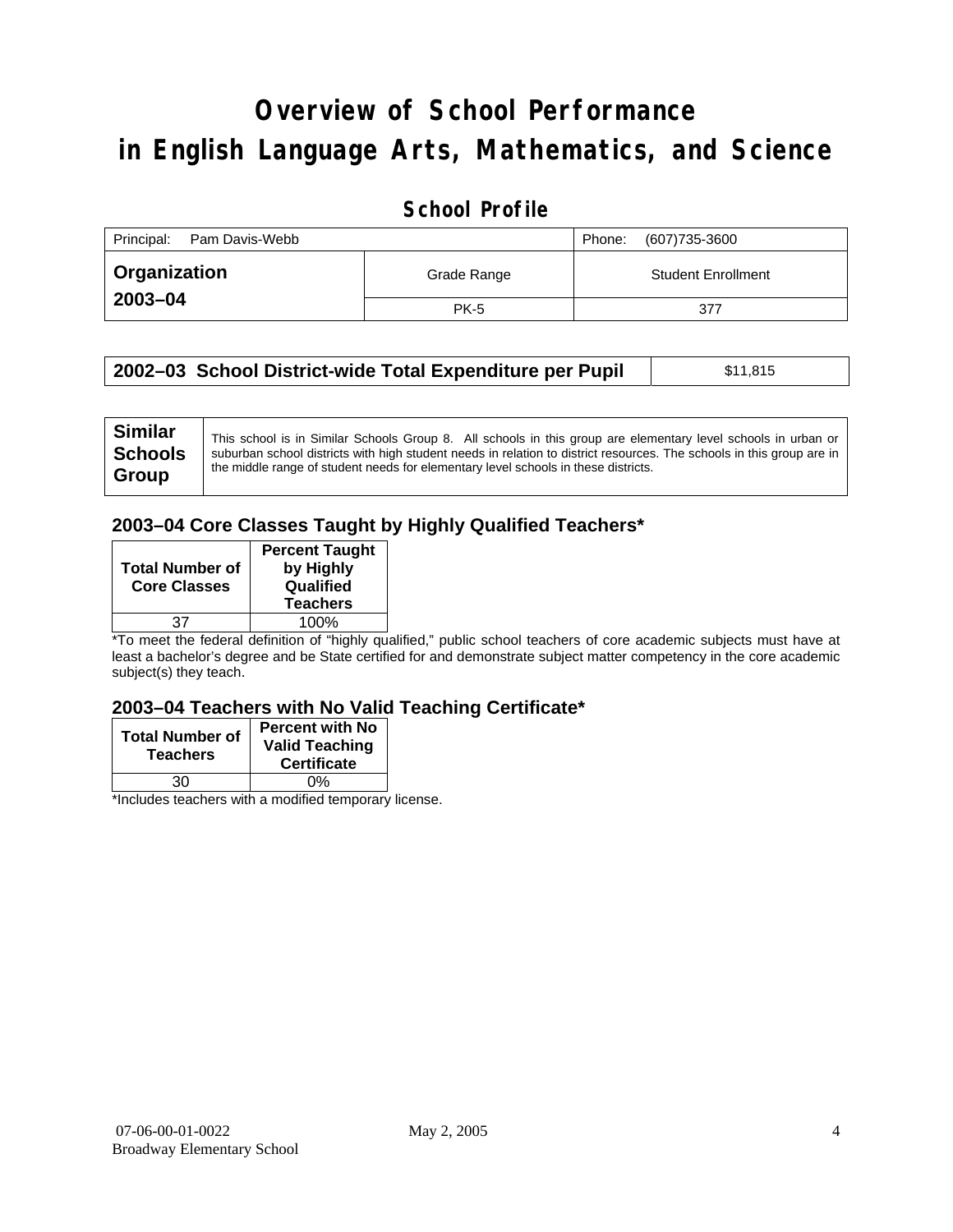English Language Arts



|                                             |                    | <b>Counts of Students</b> |                    |                    |                     |                   |
|---------------------------------------------|--------------------|---------------------------|--------------------|--------------------|---------------------|-------------------|
| <b>Performance at</b><br><b>This School</b> | Level 1<br>455-602 | Level 2<br>603-644        | Level 3<br>645-691 | Level 4<br>692-800 | <b>Total Tested</b> | <b>Mean Score</b> |
| Jan-Feb 2002                                | 6                  | 30                        | 38                 |                    | 78                  | 645               |
| Feb 2003                                    | 9                  | 31                        | 42                 | 11                 | 93                  | 650               |
| <b>Feb 2004</b>                             |                    | 34                        | 18                 |                    | 60                  | 633               |

|         | Elementary-Level English Language Arts Levels — Listening, Reading, and Writing Standards                 |  |  |  |
|---------|-----------------------------------------------------------------------------------------------------------|--|--|--|
| Level 4 | These students exceed the standards and are moving toward high performance on the Regents examination.    |  |  |  |
| Level 3 | These students meet the standards and, with continued steady growth, should pass the Regents examination. |  |  |  |
| Level 2 | These students <b>need extra help</b> to meet the standards and pass the Regents examination.             |  |  |  |
| Level 1 | These students have serious academic deficiencies.                                                        |  |  |  |

**Performance of Limited English Proficient Students Taking the New York State English as a Second Language Achievement Test (NYSESLAT) as the Measure of English Language Arts Achievement**

| Grade 4 | Level 1 | Level 2 | Level 3 | Level 4 | <b>Total Tested</b> |
|---------|---------|---------|---------|---------|---------------------|
| 2004    |         |         |         |         |                     |

**Performance of Students with Severe Disabilities on the New York State Alternate Assessment (NYSAA) in English** 

| <b>Elementary Level</b> | AA–Level | <b>AA-Level 2</b> | AA-Level 3 | AA–Level 4 | <b>Total Tested</b> |
|-------------------------|----------|-------------------|------------|------------|---------------------|
| 2003-04                 |          |                   |            |            |                     |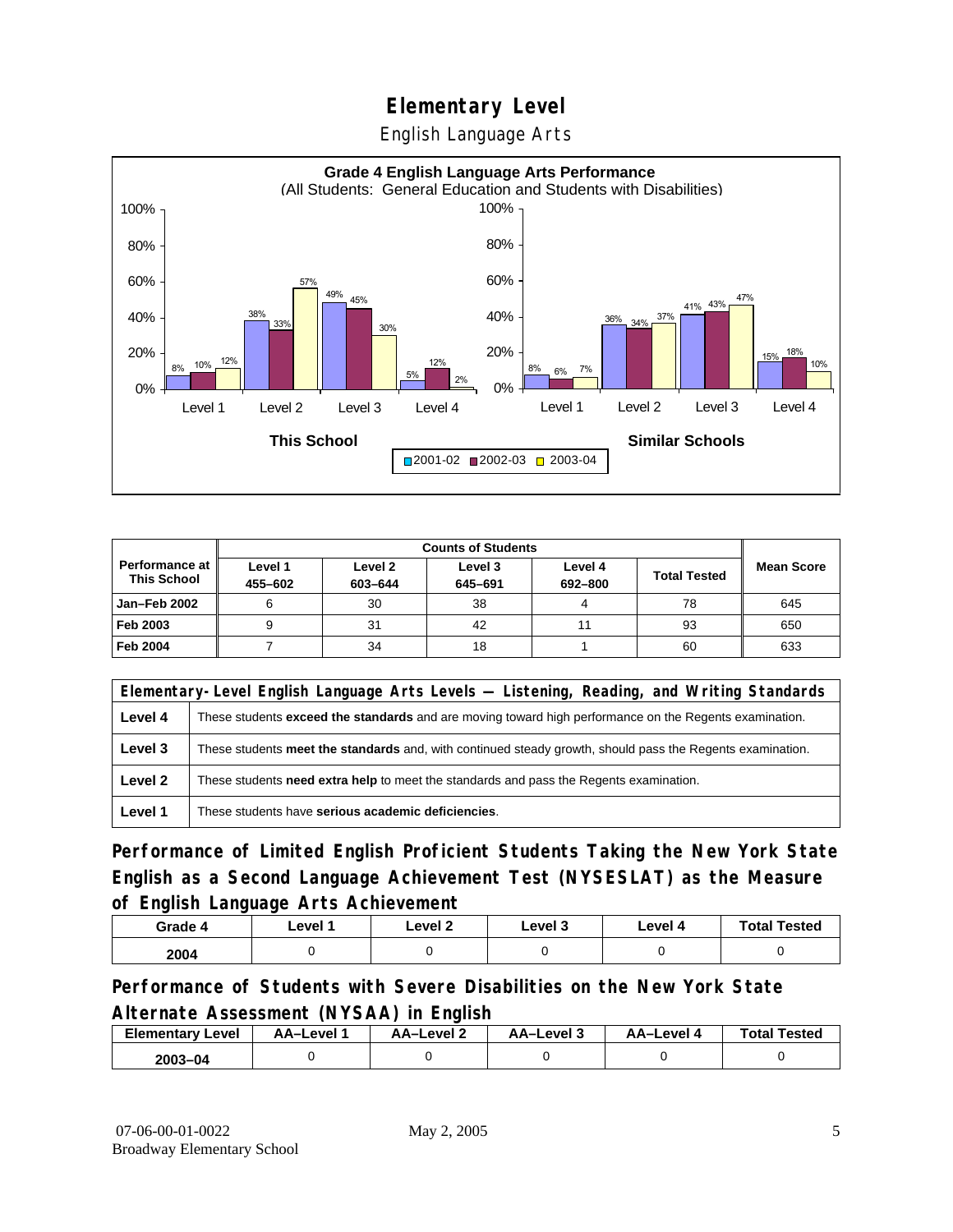#### **Mathematics**



|                                        |                    | <b>Counts of Students</b> |                    |                    |                     |                   |  |
|----------------------------------------|--------------------|---------------------------|--------------------|--------------------|---------------------|-------------------|--|
| Performance at I<br><b>This School</b> | Level 1<br>448-601 | Level 2<br>602-636        | Level 3<br>637-677 | Level 4<br>678-810 | <b>Total Tested</b> | <b>Mean Score</b> |  |
| May 2002                               |                    | 27                        | 39                 |                    | 76                  | 642               |  |
| May 2003                               |                    | 22                        | 58                 |                    | 90                  | 649               |  |
| May 2004                               |                    |                           | 38                 |                    | 57                  | 645               |  |

|         | Elementary-Level Mathematics Levels -                                                                         |  |  |  |
|---------|---------------------------------------------------------------------------------------------------------------|--|--|--|
|         | Knowledge, Reasoning, and Problem-Solving Standards                                                           |  |  |  |
| Level 4 | These students <b>exceed the standards</b> and are moving toward high performance on the Regents examination. |  |  |  |
| Level 3 | These students meet the standards and, with continued steady growth, should pass the Regents examination.     |  |  |  |
| Level 2 | These students <b>need extra help</b> to meet the standards and pass the Regents examination.                 |  |  |  |
| Level 1 | These students have serious academic deficiencies.                                                            |  |  |  |

#### **Performance of Students with Severe Disabilities on the New York State Alternate Assessment (NYSAA) in Mathematics**

| <b>Elementary</b><br>Level | AA-Level | AA-Level 2 | AA-Level 3 | AA-Level 4 | <b>Total Tested</b> |
|----------------------------|----------|------------|------------|------------|---------------------|
| $2003 - 04$                |          |            |            |            |                     |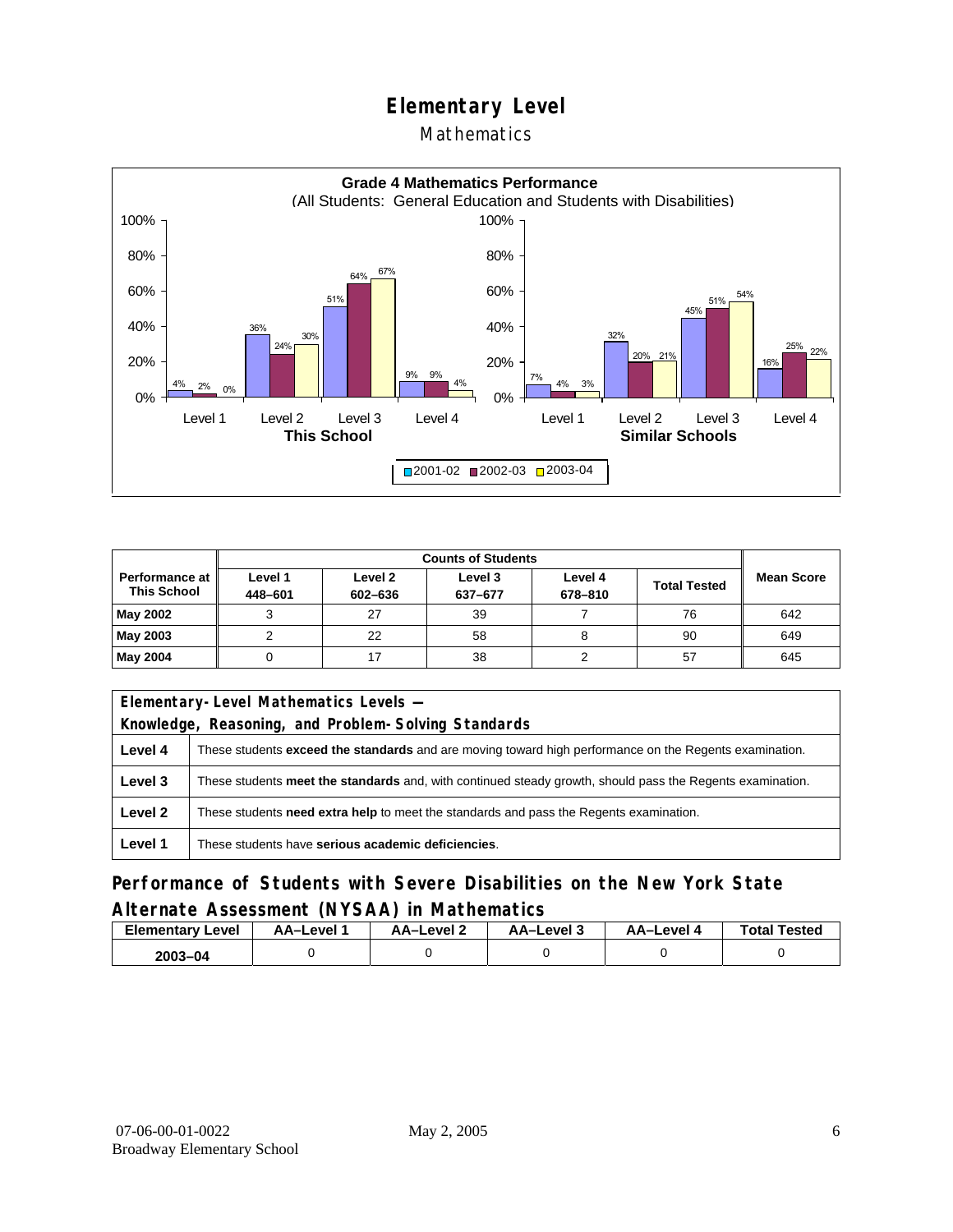Science\*



| Performance at <i>I</i><br><b>This School</b> | Level 1<br>0-44 | Level 2<br>$45 - 64$ | Level 3<br>$65 - 84$ | Level 4<br>85-100 | <b>Total Tested</b> | <b>Mean Score</b> |
|-----------------------------------------------|-----------------|----------------------|----------------------|-------------------|---------------------|-------------------|
| <b>May 2004</b>                               |                 | 16                   | 30                   |                   | 55                  | 67                |

| Elementary-Level Science Levels -                   |                                                                                                               |  |  |  |  |  |  |
|-----------------------------------------------------|---------------------------------------------------------------------------------------------------------------|--|--|--|--|--|--|
| Knowledge, Reasoning, and Problem-Solving Standards |                                                                                                               |  |  |  |  |  |  |
| Level 4                                             | These students <b>exceed the standards</b> and are moving toward high performance on the Regents examination. |  |  |  |  |  |  |
| Level 3                                             | These students meet the standards and, with continued steady growth, should pass the Regents examination.     |  |  |  |  |  |  |
| Level 2                                             | These students need extra help to meet the standards and pass the Regents examination.                        |  |  |  |  |  |  |
| Level 1                                             | These students have serious academic deficiencies.                                                            |  |  |  |  |  |  |

#### **Performance of Students with Severe Disabilities on the New York State Alternate Assessment (NYSAA) in Science**

| <b>Elementary Level</b> | AA-Level | AA–Level ∠ | د AA–Level | AA-Level 4 | <b>Total Tested</b> |
|-------------------------|----------|------------|------------|------------|---------------------|
| 2003-04                 |          |            |            |            |                     |

\*Only one year of data is shown because a new assessment in elementary-level science was administered for the first time in 2003–04.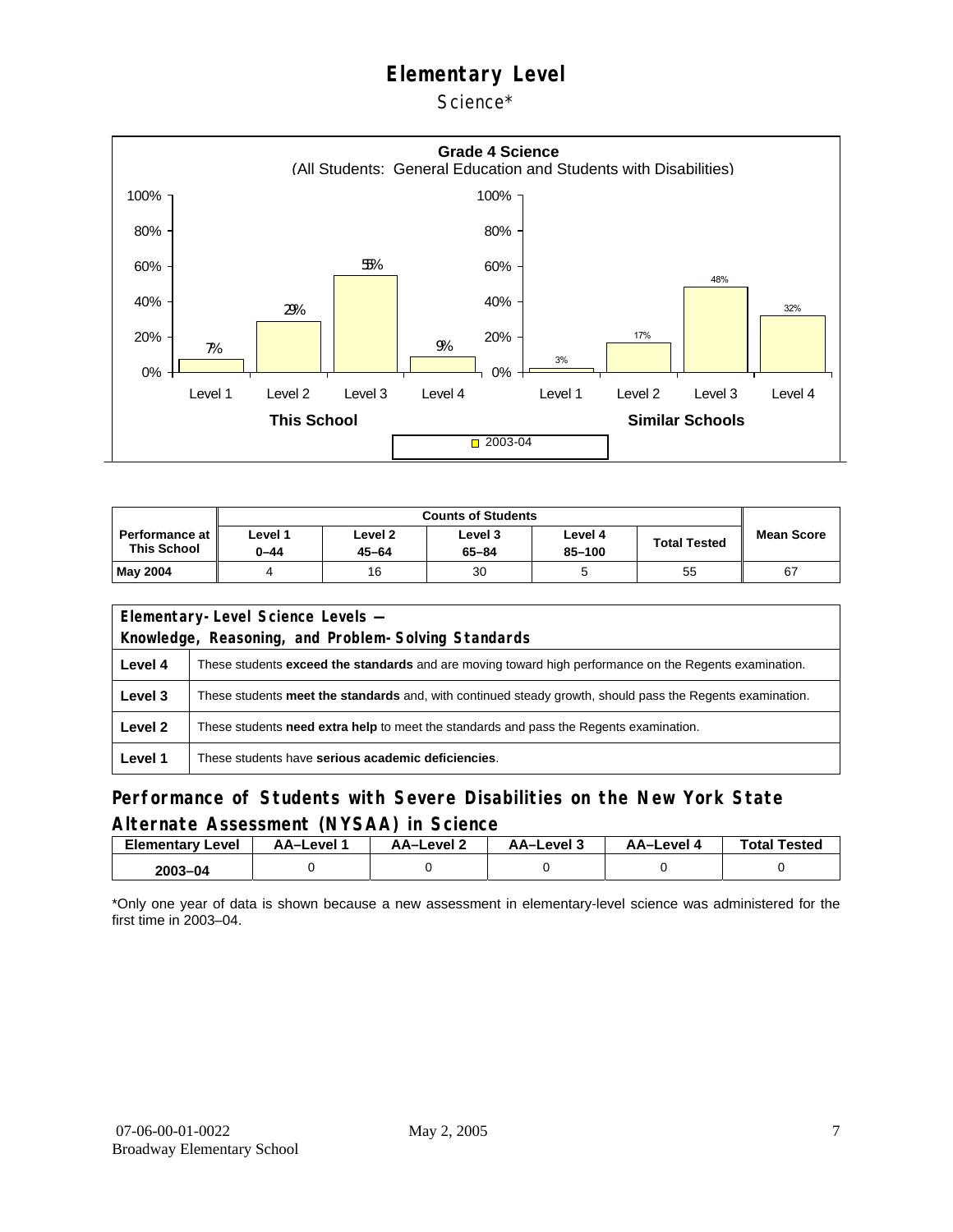## **Analysis of Student Subgroup Performance**

Historically, on State assessments the average performance of Black, Hispanic, and Native American students has been lower than that of White and Asian students. Similarly, students from lowincome families have not performed as well as those from higher income families. A high priority of the Board of Regents is to eliminate these gaps in student performance. In addition, Title I of the federal Elementary and Secondary Education Act includes explicit requirements "to ensure that students served by Title I are given the same opportunity to achieve to high standards and are held to the same high expectations as all students in each State."

This section of the school report card provides performance data for two years by racial/ethnic group, disability status, gender, English proficiency status, income level, and migrant status. The purpose of the student subgroup analyses is to determine if students who perform below the standards in any school tend to fall into particular groups, such as minority students, limited English proficient students, or economically disadvantaged students. If these analyses provide evidence that students in one of the groups achieve at a lower level than other students, the school and community should examine the reasons for this lower performance and make necessary changes in curriculum, instruction, and student support services to remedy these performance gaps. If your school did not report data for the 2003–04 school year for a subject and grade, a table showing data for subgroups in that subject and grade will not be included in the *Analysis*.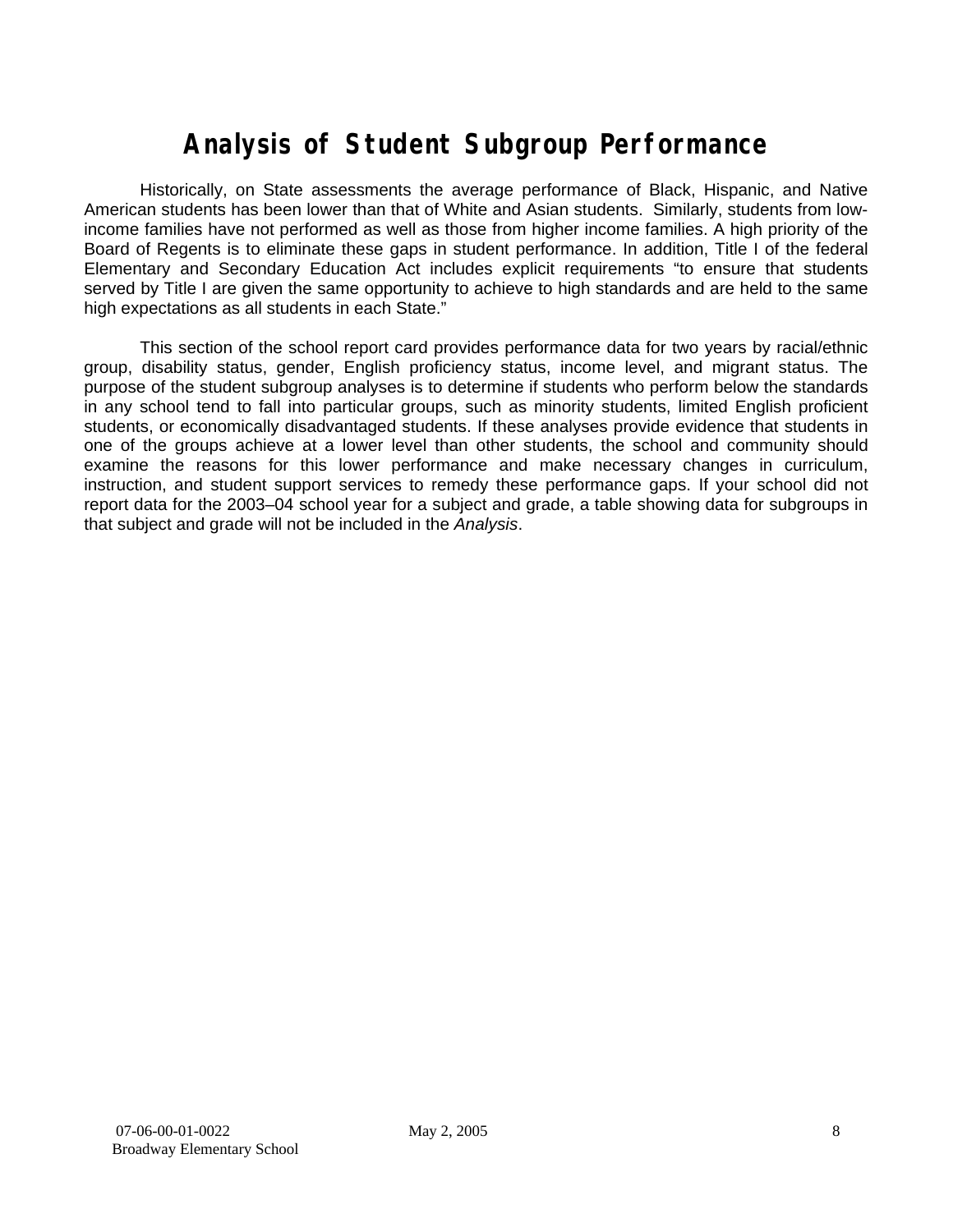### English Language Arts

|                                              |                |                                                                   | $2002 - 03$ |     | 2003-04       |                                                                   |         |           |
|----------------------------------------------|----------------|-------------------------------------------------------------------|-------------|-----|---------------|-------------------------------------------------------------------|---------|-----------|
| <b>Student Subgroup</b>                      | <b>Total</b>   | <b>Percentages of Tested</b><br><b>Students Scoring at Levels</b> |             |     | Total         | <b>Percentages of Tested</b><br><b>Students Scoring at Levels</b> |         |           |
|                                              | <b>Tested</b>  | $2 - 4$                                                           | $3 - 4$     | 4   | <b>Tested</b> | $2 - 4$                                                           | $3 - 4$ | 4         |
| <b>Results by Race/Ethnicity</b>             |                |                                                                   |             |     |               |                                                                   |         |           |
| American Indian/Alaskan Native               | 0              | 0%                                                                | 0%          | 0%  | 0             | 0%                                                                | 0%      | 0%        |
| <b>Black</b>                                 | 6              | s                                                                 | s           | s   | 2             | s                                                                 | s       | ${\tt s}$ |
| Hispanic                                     | $\mathbf{1}$   | s                                                                 | ${\tt s}$   | s   | 0             | 0%                                                                | 0%      | 0%        |
| Asian or Pacific Islander                    | 0              | 0%                                                                | 0%          | 0%  | 0             | 0%                                                                | 0%      | 0%        |
| White                                        | 86             | 92%                                                               | 58%         | 13% | 58            | s                                                                 | s       | s         |
| Total                                        | 93             | 90%                                                               | 57%         | 12% | 60            | 88%                                                               | 32%     | 2%        |
| Small Group Totals (s)                       | $\overline{7}$ | 71%                                                               | 43%         | 0%  | 60            | 88%                                                               | 32%     | 2%        |
| <b>Results by Disability Status</b>          |                |                                                                   |             |     |               |                                                                   |         |           |
| General-education students                   | 77             | 96%                                                               | 66%         | 14% | 49            | 96%                                                               | 39%     | 2%        |
| Students with disabilities                   | 16             | 63%                                                               | 13%         | 0%  | 11            | 55%                                                               | 0%      | 0%        |
| Total                                        | 93             | 90%                                                               | 57%         | 12% | 60            | 88%                                                               | 32%     | 2%        |
| <b>Results by Gender</b>                     |                |                                                                   |             |     |               |                                                                   |         |           |
| Female                                       | 44             | 93%                                                               | 61%         | 16% | 27            | 89%                                                               | 37%     | 0%        |
| Male                                         | 49             | 88%                                                               | 53%         | 8%  | 33            | 88%                                                               | 27%     | 3%        |
| Total                                        | 93             | 90%                                                               | 57%         | 12% | 60            | 88%                                                               | 32%     | 2%        |
| <b>Results by English Proficiency Status</b> |                |                                                                   |             |     |               |                                                                   |         |           |
| English proficient                           | 93             | 90%                                                               | 57%         | 12% | 60            | 88%                                                               | 32%     | 2%        |
| Limited English proficient                   | 0              | 0%                                                                | 0%          | 0%  | 0             | 0%                                                                | 0%      | 0%        |
| Total                                        | 93             | 90%                                                               | 57%         | 12% | 60            | 88%                                                               | 32%     | 2%        |
| <b>Results by Income Level</b>               |                |                                                                   |             |     |               |                                                                   |         |           |
| Economically disadvantaged                   | 43             | 91%                                                               | 40%         | 7%  | 29            | 86%                                                               | 28%     | 0%        |
| Not disadvantaged                            | 50             | 90%                                                               | 72%         | 16% | 31            | 90%                                                               | 35%     | 3%        |
| Total                                        | 93             | 90%                                                               | 57%         | 12% | 60            | 88%                                                               | 32%     | 2%        |
| <b>Results by Migrant Status</b>             |                |                                                                   |             |     |               |                                                                   |         |           |
| Migrant family                               | $\mathbf 0$    | 0%                                                                | 0%          | 0%  | 0             | 0%                                                                | 0%      | 0%        |
| Not migrant family                           | 93             | 90%                                                               | 57%         | 12% | 60            | 88%                                                               | 32%     | 2%        |
| Total                                        | 93             | 90%                                                               | 57%         | 12% | 60            | 88%                                                               | 32%     | 2%        |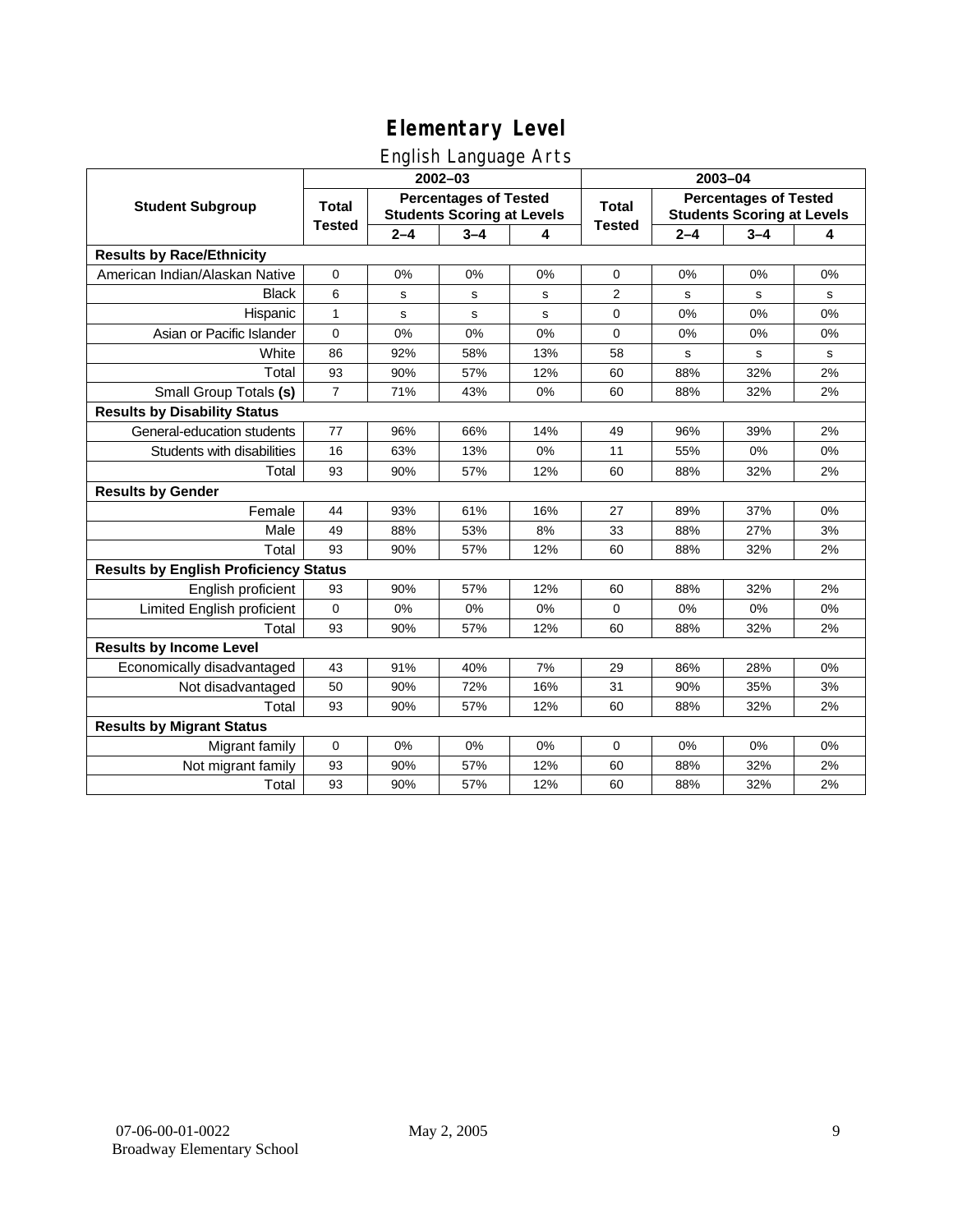### Mathematics

|                                              |                                                                                   |         | 2002-03 |       | 2003-04                                                           |         |         |           |  |
|----------------------------------------------|-----------------------------------------------------------------------------------|---------|---------|-------|-------------------------------------------------------------------|---------|---------|-----------|--|
| <b>Student Subgroup</b>                      | <b>Percentages of Tested</b><br><b>Total</b><br><b>Students Scoring at Levels</b> |         |         | Total | <b>Percentages of Tested</b><br><b>Students Scoring at Levels</b> |         |         |           |  |
|                                              | <b>Tested</b>                                                                     | $2 - 4$ | $3 - 4$ | 4     | <b>Tested</b>                                                     | $2 - 4$ | $3 - 4$ | 4         |  |
| <b>Results by Race/Ethnicity</b>             |                                                                                   |         |         |       |                                                                   |         |         |           |  |
| American Indian/Alaskan Native               | $\mathbf 0$                                                                       | 0%      | 0%      | 0%    | $\Omega$                                                          | 0%      | 0%      | 0%        |  |
| <b>Black</b>                                 | 6                                                                                 | s       | s       | s     | $\overline{2}$                                                    | s       | s       | s         |  |
| Hispanic                                     | $\mathbf{1}$                                                                      | s       | s       | s     | 0                                                                 | 0%      | 0%      | 0%        |  |
| Asian or Pacific Islander                    | $\mathbf 0$                                                                       | 0%      | 0%      | 0%    | 0                                                                 | 0%      | 0%      | 0%        |  |
| White                                        | 83                                                                                | 98%     | 73%     | 10%   | 55                                                                | s       | s       | ${\tt s}$ |  |
| Total                                        | 90                                                                                | 98%     | 73%     | 9%    | 57                                                                | 100%    | 70%     | 4%        |  |
| Small Group Totals (s)                       | $\overline{7}$                                                                    | 100%    | 71%     | 0%    | 57                                                                | 100%    | 70%     | 4%        |  |
| <b>Results by Disability Status</b>          |                                                                                   |         |         |       |                                                                   |         |         |           |  |
| General-education students                   | 74                                                                                | 99%     | 74%     | 9%    | 48                                                                | 100%    | 71%     | 2%        |  |
| Students with disabilities                   | 16                                                                                | 94%     | 69%     | 6%    | 9                                                                 | 100%    | 67%     | 11%       |  |
| Total                                        | 90                                                                                | 98%     | 73%     | 9%    | 57                                                                | 100%    | 70%     | 4%        |  |
| <b>Results by Gender</b>                     |                                                                                   |         |         |       |                                                                   |         |         |           |  |
| Female                                       | 41                                                                                | 98%     | 63%     | 7%    | 24                                                                | 100%    | 71%     | 4%        |  |
| Male                                         | 49                                                                                | 98%     | 82%     | 10%   | 33                                                                | 100%    | 70%     | 3%        |  |
| Total                                        | 90                                                                                | 98%     | 73%     | 9%    | 57                                                                | 100%    | 70%     | 4%        |  |
| <b>Results by English Proficiency Status</b> |                                                                                   |         |         |       |                                                                   |         |         |           |  |
| English proficient                           | 90                                                                                | 98%     | 73%     | 9%    | 57                                                                | 100%    | 70%     | 4%        |  |
| Limited English proficient                   | $\Omega$                                                                          | 0%      | 0%      | 0%    | $\overline{0}$                                                    | 0%      | 0%      | 0%        |  |
| Total                                        | 90                                                                                | 98%     | 73%     | 9%    | 57                                                                | 100%    | 70%     | 4%        |  |
| <b>Results by Income Level</b>               |                                                                                   |         |         |       |                                                                   |         |         |           |  |
| Economically disadvantaged                   | 41                                                                                | 95%     | 66%     | 2%    | 26                                                                | 100%    | 73%     | 4%        |  |
| Not disadvantaged                            | 49                                                                                | 100%    | 80%     | 14%   | 31                                                                | 100%    | 68%     | 3%        |  |
| Total                                        | 90                                                                                | 98%     | 73%     | 9%    | 57                                                                | 100%    | 70%     | 4%        |  |
| <b>Results by Migrant Status</b>             |                                                                                   |         |         |       |                                                                   |         |         |           |  |
| Migrant family                               | $\mathbf 0$                                                                       | 0%      | 0%      | 0%    | 0                                                                 | 0%      | 0%      | 0%        |  |
| Not migrant family                           | 90                                                                                | 98%     | 73%     | 9%    | 57                                                                | 100%    | 70%     | 4%        |  |
| Total                                        | 90                                                                                | 98%     | 73%     | 9%    | 57                                                                | 100%    | 70%     | 4%        |  |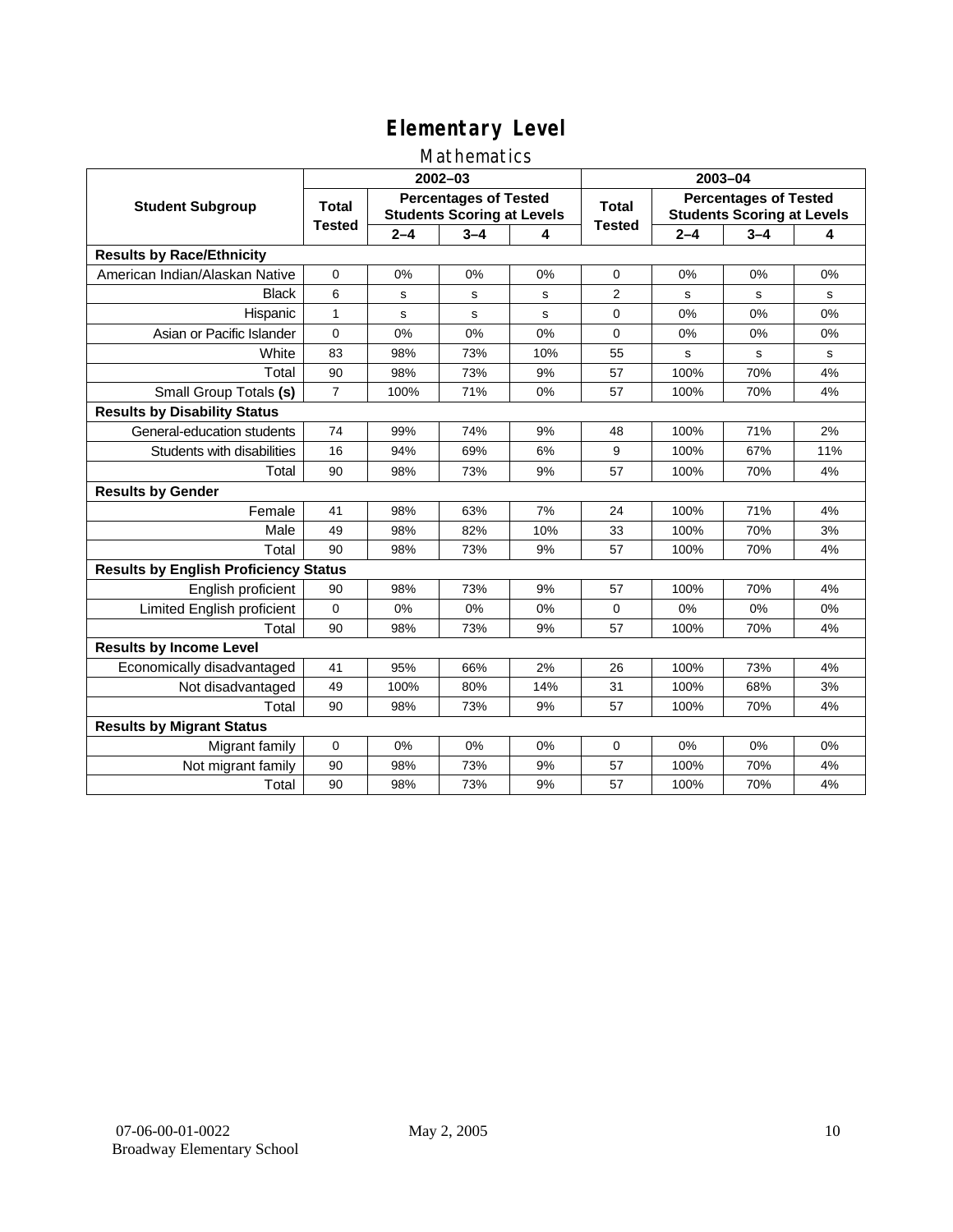#### Science\*

|                                              | 2003-04                |                                                                   |         |     |  |  |  |
|----------------------------------------------|------------------------|-------------------------------------------------------------------|---------|-----|--|--|--|
| <b>Student Subgroup</b>                      | <b>Total</b><br>Tested | <b>Percentages of Tested</b><br><b>Students Scoring at Levels</b> |         |     |  |  |  |
|                                              |                        | $2 - 4$                                                           | $3 - 4$ | 4   |  |  |  |
| <b>Results by Race/Ethnicity</b>             |                        |                                                                   |         |     |  |  |  |
| American Indian/Alaskan Native               | $\Omega$               | 0%                                                                | 0%      | 0%  |  |  |  |
| <b>Black</b>                                 | $\overline{2}$         | S                                                                 | S       | s   |  |  |  |
| Hispanic                                     | $\overline{0}$         | 0%                                                                | 0%      | 0%  |  |  |  |
| Asian or Pacific Islander                    | 0                      | 0%                                                                | 0%      | 0%  |  |  |  |
| White                                        | 53                     | s                                                                 | s       | s   |  |  |  |
| Total                                        | 55                     | 93%                                                               | 64%     | 9%  |  |  |  |
| Small Group Totals (s)                       | 55                     | 93%                                                               | 64%     | 9%  |  |  |  |
| <b>Results by Disability Status</b>          |                        |                                                                   |         |     |  |  |  |
| General-education students                   | 47                     | 91%                                                               | 66%     | 9%  |  |  |  |
| Students with disabilities                   | 8                      | 100%                                                              | 50%     | 13% |  |  |  |
| Total                                        | 55                     | 93%                                                               | 64%     | 9%  |  |  |  |
| <b>Results by Gender</b>                     |                        |                                                                   |         |     |  |  |  |
| Female                                       | 23                     | 91%                                                               | 65%     | 4%  |  |  |  |
| Male                                         | 32                     | 94%                                                               | 63%     | 13% |  |  |  |
| Total                                        | 55                     | 93%                                                               | 64%     | 9%  |  |  |  |
| <b>Results by English Proficiency Status</b> |                        |                                                                   |         |     |  |  |  |
| English proficient                           | 55                     | 93%                                                               | 64%     | 9%  |  |  |  |
| Limited English proficient                   | $\Omega$               | 0%                                                                | 0%      | 0%  |  |  |  |
| Total                                        | 55                     | 93%                                                               | 64%     | 9%  |  |  |  |
| <b>Results by Income Level</b>               |                        |                                                                   |         |     |  |  |  |
| Economically disadvantaged                   | 24                     | 96%                                                               | 63%     | 13% |  |  |  |
| Not disadvantaged                            | 31                     | 90%                                                               | 65%     | 6%  |  |  |  |
| Total                                        | 55                     | 93%                                                               | 64%     | 9%  |  |  |  |
| <b>Results by Migrant Status</b>             |                        |                                                                   |         |     |  |  |  |
| Migrant family                               | 0                      | 0%                                                                | 0%      | 0%  |  |  |  |
| Not migrant family                           | 55                     | 93%                                                               | 64%     | 9%  |  |  |  |
| Total                                        | 55                     | 93%                                                               | 64%     | 9%  |  |  |  |

\*Only one year of data is shown because a new assessment in elementary-level science was administered for the first time in 2003–04.